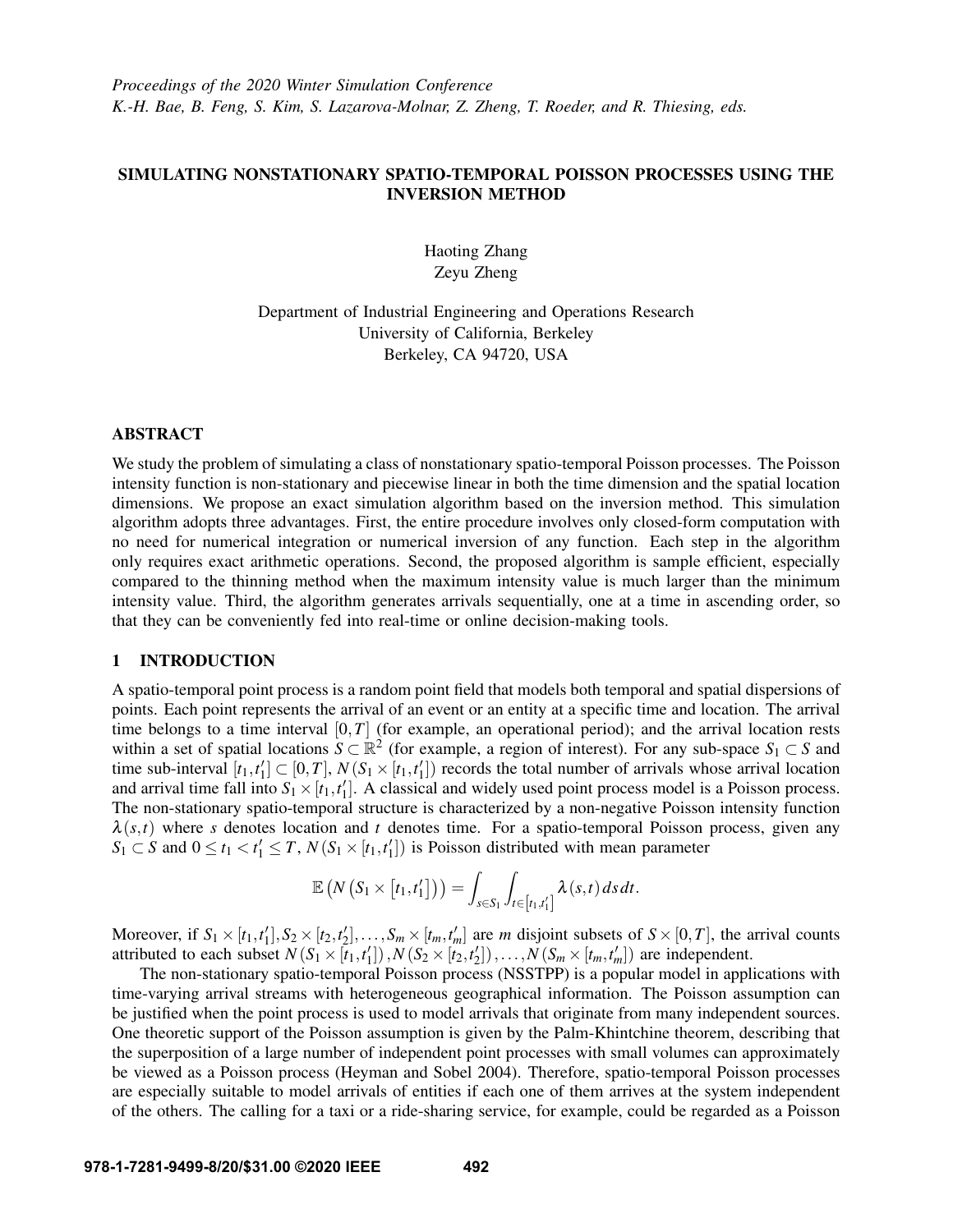process as passengers largely make their own decisions on when and where to use the service. The NSSTPP also serves as a baseline model to add additional realistic features, such as a self-exciting feature and an event-driven feature, which are not captured by the Poisson assumption. Our work makes the Poisson process assumption and focuses primarily on the modeling and simulation of NSSTPPs.

In order to build a spatio-temporal Poisson point process model with time-varying and location-varying intensity, we start by partitioning the space and the time interval into disjoint sub-spaces and sub-intervals. The resolution of the partition typically depends on the application objective and the sensitivity to model granularity. Once the partition is done, the simplest non-stationary intensity function is then given by assigning the intensity value to be constant for a given sub-space over a given sub-interval of time. Such a model is called a piecewise constant spatio-temporal intensity model. However, such an intensity model seems aesthetically unreasonable, given its implausible discontinuities, and is likely to model poorly arrivals that are close to the sub-interval boundaries and at locations that are close to sub-space boundaries. A piecewise linear spatio-temporal intensity is a natural next step to consider that strikes a balance between model granularity and model complexity. Specifically, for any given time *t*, the intensity function is linear over each sub-space, and for any given location *s*, the intensity is linear over each time sub-interval. The continuity of the intensity function, if desired, can be easily ensured in the time dimension, by connecting the intensity value over boundaries of time sub-intervals (see [Zheng and Glynn \(2017\)\)](#page-11-1). However, the continuity is not as straightforward to ensure over the boundaries of sub-space. In fact, not every type of each sub-space partition allows a successful construction of a continuous piecewise linear intensity. In this paper, we propose a specific triangulation partition of space. That is, we consider a smallest rectangle that covers *S* and then divide the space into rectangular sub-regions based on the partition of the *x*-axis and *y*-axis, and each rectangle is further partitioned into two adjacent right triangles sharing the same hypotenuse, denoted as lower and upper right triangles. Given the triangulation partition of space, a spatio-temporal piecewise linear intensity that is continuous in location can be fully determined by the intensity value on the triangle vertices.

With a given partition of space and time and the piecewise linear intensity in hand, we propose an efficient simulation algorithm based on the inversion method. The algorithm is designed by first sequentially generating arrival times based on the integrated intensity over space. Then, conditional on each arrival time generated, the location of that arrival is sampled according to the conditional probability density function (p.d.f.) in space. The inversion method is used in both steps — simulating arrival times and simulating arrival locations. The function inversions used in the algorithm all adopt closed-form representations that require no numerical integration or numerical inversion of functions. We describe the algorithm details and implement the algorithm with two simple numerical examples.

### 2 LITERATURE REVIEW

Poisson point processes are widely used to model the times at which arrivals enter a system. Common examples include calls to a service center, clicks on a website, and the stream of photons from an optical modulator. When the locations of arrivals are taken into consideration, especially in the areas of transportation and the sharing economy, a spatio-temporal Poisson process is then required to construct the model. Other application areas of Poisson process models include astronomy [\(Babu and Feigelson 1996\)](#page-10-0), biology [\(Othmer](#page-11-2) [et al. 1988\)](#page-11-2), ecology [\(Achcar et al. 2011\)](#page-10-1) and wireless networks [\(Haenggi 2012\)](#page-11-3). A Poisson process with non-stationary intensities can appropriately capture the time-of-day and location-of-area effects, which may be first-order features that impact system performances and decisions for a wide range of applications. Different forms of intensities can be modeled to capture the non-stationarity. In [Zhou et al. \(2015\),](#page-11-4) for example, time-varying Gaussian mixture intensity models are modeled to predict the ambulance demand. Other non-Poisson features such as the self-exciting behavior can be added on top of the standard Poisson process models, which are popular in application areas such as seismology [\(Ogata and Zhuang 2006\)](#page-11-5) and criminology [\(Mohler et al. 2011\)](#page-11-6), where a Poisson process is often regarded as a background random field.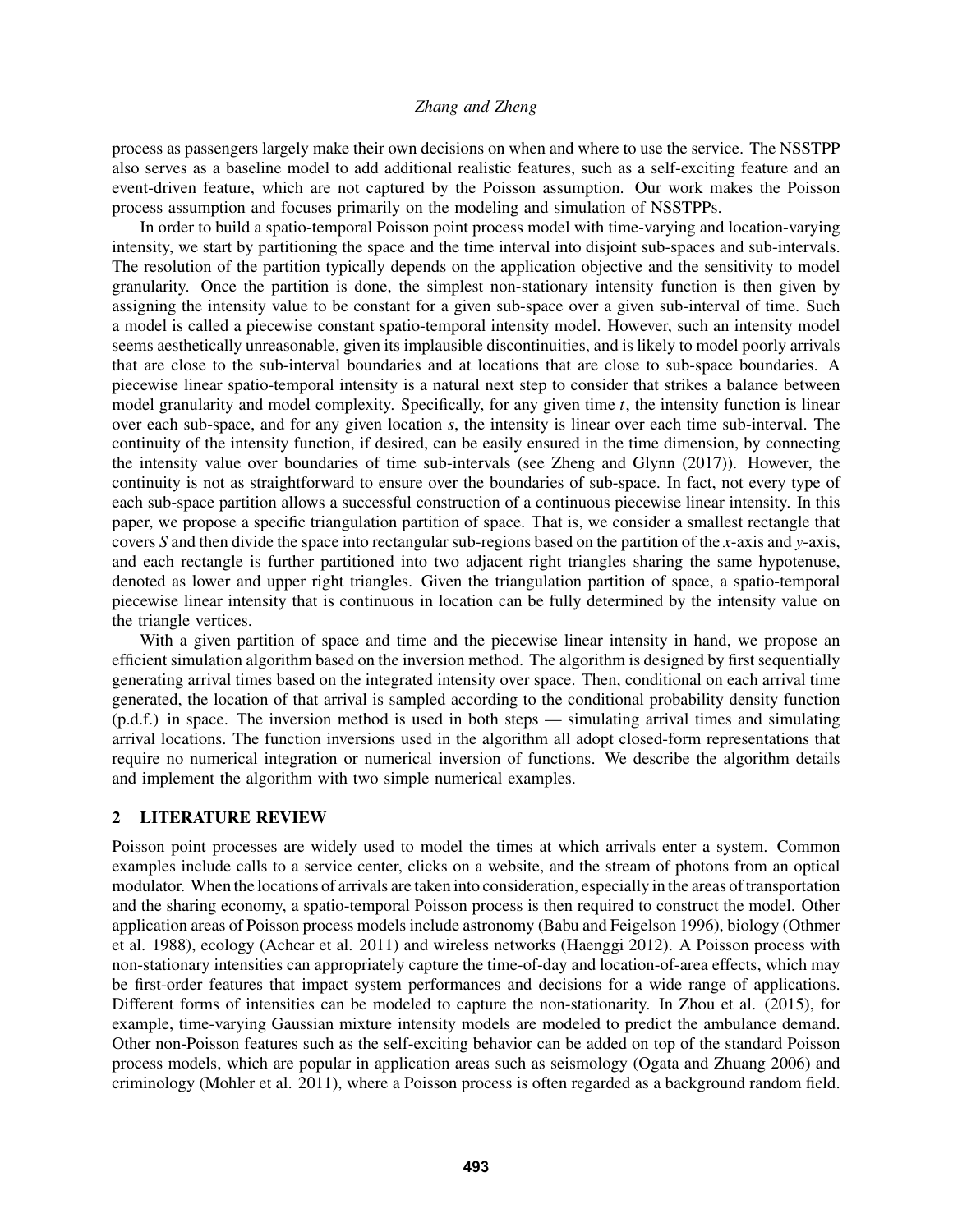The algorithms of simulating Poisson processes can be generally classified into two categories: the method of inversion and the method of thinning (see [Pasupathy \(2011\)](#page-11-7) for a review). The thinning method (see [Lewis and Shedler \(1979a\)](#page-11-8) for reference) first generates a Poisson process with a simple intensity function (a constant function, for example) that dominates the true underlying intensity function. Then, each of the generated arrivals with time and location information is accepted with probability proportional to the ratio of the associated intensity value divided by the dominating constant intensity value. The method of thinning is particularly attractive and easy to implement when the intensity value is not changing much over time and space, or if there is a simple majorizing function that dominates the underlying intensity function. However, when the intensity exhibits heavy fluctuations in time and location, the thinning method can be sample inefficient in the sense that a large proportion of the generated arrivals can be rejected. Using a closely majorizing function helps mitigate this inefficiency. In fact, a widely used majorizing function is a piecewise linear intensity function. In those cases, the use of the thinning method is based on first efficiently simulating a Poisson process with a piecewise linear intensity, which is exactly the focus of our paper.

The use of the inversion method (see Cinlar  $(2013)$ ), alternatively, can be sample efficient where no generated samples are rejected or wasted. However, the inversion method requires the cumulative intensity function and its inversion to be tractable. When the Poisson process only has a temporal structure, popular intensity models that are suitable for the inversion method include piecewise constant intensities [\(Bratley](#page-10-3) [et al. 1987;](#page-10-3) [Harrod and Kelton 2006\)](#page-11-9), piecewise linear intensities [\(Klein and Roberts 1984\)](#page-11-10) and a handful of other specific intensity models [\(Lewis and Shedler 1976;](#page-11-11) [Lewis and Shedler 1979b;](#page-11-12) [Chen and Schmeiser](#page-11-13) [1992\)](#page-11-13). Numerical integration and numerical inversion are needed for more complicated intensity models. When the Poisson process involves both temporal and spatial structure, it is less clear which models are suitable for the use of inversion method, and, in particular, how to efficiently perform the inversion method.

Combinations of the inversion method and the thinning method are often jointly used to enhance efficiency. When the Poisson process only has a temporal structure, a piecewise constant or piecewise linear majorizing function is usually chosen to dominate the underlying intensity function. Then the inversion method is first used to simulate a Poisson process whose intensity is given by the majorizing function. Then the thinning method is used to accept or reject arrivals to generate a point process with the desired intensity. See [Liu et al. \(2019\),](#page-11-14) [Lee et al. \(1991\),](#page-11-15) [Bratley et al. \(1987\),](#page-10-3) [Ross \(2013\)](#page-11-16) for reference.

When the Poisson process has both temporal and spatial structure, [Saltzman et al. \(2012\)](#page-11-17) discuss a simulation algorithm suitable for general multi-dimensional Poisson processes. Their idea is to first project the Poisson process onto a lower dimension subspace. The use of projection allows the simulation procedure to be split into two independent and simpler parts. First, the projected Poisson process (in the lower dimension) is simulated according to an integrated intensity function that integrates out the other dimensions. Then, the conditional p.d.f. given the arrival time is exploited to determine the coordinates of arrivals in the other dimensions. Our algorithm uses the same philosophy by first simulating in the time dimension and then in the space dimension. Given the piecewise linear intensity model in time and location, both the integrated intensity function and the conditional p.d.f. are also piecewise linear. This feature allows the use of the inversion method in both parts. In particular, our algorithm does not require any numerical integration and numerical inversion of functions. All computation is closed-form and involves only arithmetic operations.

## <span id="page-2-0"></span>3 METHOD

## 3.1 Model Description

We consider the time horizon of interest as  $[0, T]$  and the space of interest as *S*. With a given partition of space and time, we propose a continuous piecewise linear intensity function on  $S \times [0, T]$ , such that the intensity is linear over each sub-interval of time for a given location and is linear over each sub-space at a given time. The continuity is ensured at the time sub-interval boundaries and the location sub-space boundaries. For the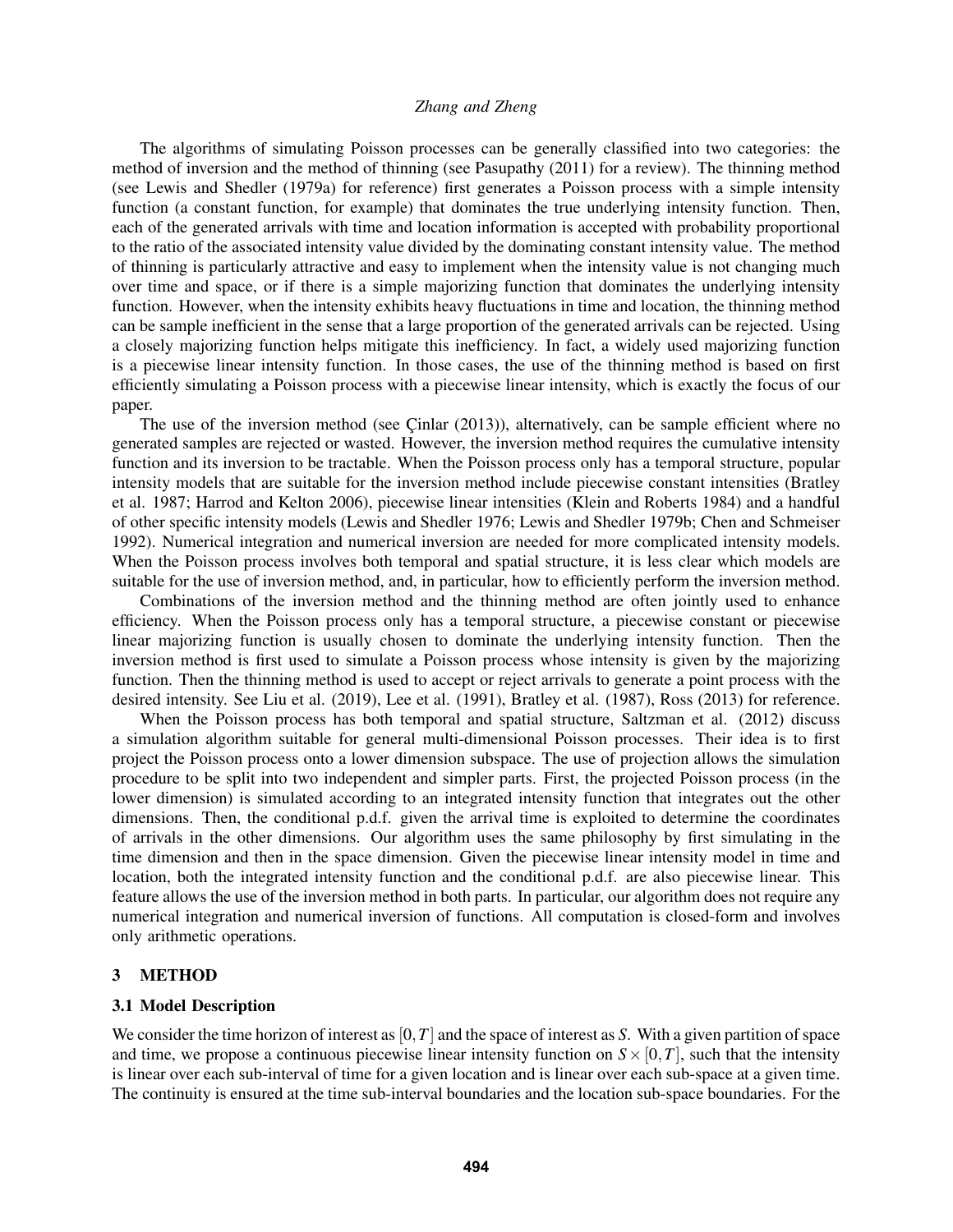proper definition of continuity of the intensity function on the sub-space boundaries, the partition of space is via triangulation. That is, each sub-space is a right triangle. Two adjacent right triangles share a hypotenuse and two vertices. Without loss of generality, we take the view that the full space  $S \subset \mathbb{R}^2$  is a rectangle. (If the real full space *S* is not a rectangle, we can always find a set of rectangles to cover *S*, and then constrain the intensity to be zero on the excessive space.) Consider the following specific triangulation of *S* induced by the two-dimensional grids. Set  $X = (x_0, x_1, \ldots, x_K)$  and  $Y = (y_0, y_1, \ldots, y_J)$  as two vectors with ascending real elements. The full space rectangle *S* has its four vertices given by  $(x_0, y_0)$ ,  $(x_0, y_J)$ ,  $(x_K, y_J)$ ,  $(x_K, y_0)$ . Each subspace is a right triangle with vertices  $(x_k, y_j), (x_{k+1}, y_j), (x_k, y_{j+1})$  or  $(x_k, y_j), (x_{k-1}, y_j), (x_k, y_{j-1})$ for all the feasible *j*, *k*'s. There are in total 2*JK* right triangles partitioning *S*. Assume further that the time interval is partitioned as  $0 = s_0 < s_1 < s_2 < \cdots < s_p = T$ . Denote the intensity value at vertex  $(x_k, y_j, s_i)$ as  $z_{k,i,i}$  for  $0 \le k \le K, 0 \le j \le J$ , and  $0 \le i \le p$ . Next, we define a piecewise linear intensity function that can be fully specified by the intensity values  $\{z_{k,j,i}\}\$ . The intensity  $\lambda(x, y, t)$  for any given  $(x, y) \in S$ ,  $0 \le t \le T$  is fully determined by the  $z_{k,j,i}$ 's and is an affine function of the  $\{z_{k,j,i}: \text{ all } k,j,i\}$ . Note that for any  $(x, y, t)$  there must exist  $j, k, i$  such that

$$
x \in [x_{k-1}, x_k], y \in [y_{j-1}, y_j], t \in [s_{i-1}, s_i].
$$

If  $y < y_{j-1} + (y_j - y_{j-1}) \frac{x_k - x_j}{x_k - x_k}$  $\frac{x_k - x}{x_k - x_{k-1}}$ ,  $(x, y)$  lies in the lower right triangular sub-space in the rectangle  $[x_{k-1},x_k] \times [y_{j-1},y_j]$ , with triangle vertices  $(x_{k-1},y_{j-1})$ ,  $(x_k,y_{j-1})$ ,  $(x_{k-1},y_j)$ . Otherwise,  $(x,y)$  lies in the upper right triangle with vertices  $(x_k, y_j)$ ,  $(x_k, y_{j-1})$ ,  $(x_{k-1}, y_j)$ . The intensity of an arbitrary point  $(x, y)$  at *t* is determined based on the coplanarity. We present the detailed derivation process in the [supplement](https://poseidon01.ssrn.com/delivery.php?ID=123003017068028118071002097014091002035005000074066087090122001004123084030027023119100028043014103061021010002026068002071095000053057080086025025065104111077001091063028037025084086088125070075105114120072080007111127071100091121122122116005001099124&EXT=pdf) [document.](https://poseidon01.ssrn.com/delivery.php?ID=123003017068028118071002097014091002035005000074066087090122001004123084030027023119100028043014103061021010002026068002071095000053057080086025025065104111077001091063028037025084086088125070075105114120072080007111127071100091121122122116005001099124&EXT=pdf) Define

<span id="page-3-1"></span><span id="page-3-0"></span>
$$
f_{k'',j'',k',j'}(x,y) \triangleq \begin{vmatrix} x - x_{k''} & y - y_{j''} \\ x - x_{k'} & y - y_{j'} \end{vmatrix}.
$$

Then, if  $(x, y)$  is contained in the lower right triangular sub-space, the intensity value is given by

$$
\lambda(x,y,t) = \frac{f_{k,j-1,k-1,j}(x,y)\lambda(x_{k-1},y_{j-1},t) + f_{k-1,j,k-1,j-1}(x,y)\lambda(x_k,y_{j-1},t) + f_{k-1,j-1,k,j-1}(x,y)\lambda(x_{k-1},y_j,t)}{f_{k,j-1,k-1,j}(x,y) + f_{k-1,j,k-1,j-1}(x,y) + f_{k-1,j-1,k,j-1}(x,y)}.
$$
\n(1)

Otherwise, if  $(x, y)$  is contained in the upper right triangle, the intensity value is given by

$$
\lambda(x, y, t)
$$
\n
$$
= \frac{f_{k,j-1,k,j}(x, y)\lambda(x_{k-1}, y_j, t) + f_{k,j,k-1,j}(x, y)\lambda(x_k, y_{j-1}, t) + f_{k-1,j,k,j-1}(x, y)\lambda(x_k, y_j, t)}{f_{k,j-1,k,j}(x, y) + f_{k,j,k-1,j}(x, y) + f_{k-1,j,k,j-1}(x, y)}.
$$
\n(2)

Note that in (1) and (2), the intensity value at  $(x, y, t)$  is specified as a linear interpolation of intensity values at the points  $\{(x_k, y_j, t)\}$  where the  $\{(x_k, y_j)\}$  are vertices of some triangle sub-space. Then, for any  $0 \le k' \le K$ ,  $0 \le j' \le J$  and  $t \in [s_{i-1}, s_i]$ ,

$$
\lambda(x_{k'},y_{j'},t) = z_{k',j',i-1} + \frac{t-s_{i-1}}{s_i-s_{i-1}}(z_{k',j',i}-z_{k',j',i-1}).
$$

Therefore, we have now established that  $\lambda(x, y, t)$  is a closed-form linear function of the intensities at all the sub-interval and sub-space vertices, namely  $\{z_{k,j,i}: \text{all } k, j, i\}.$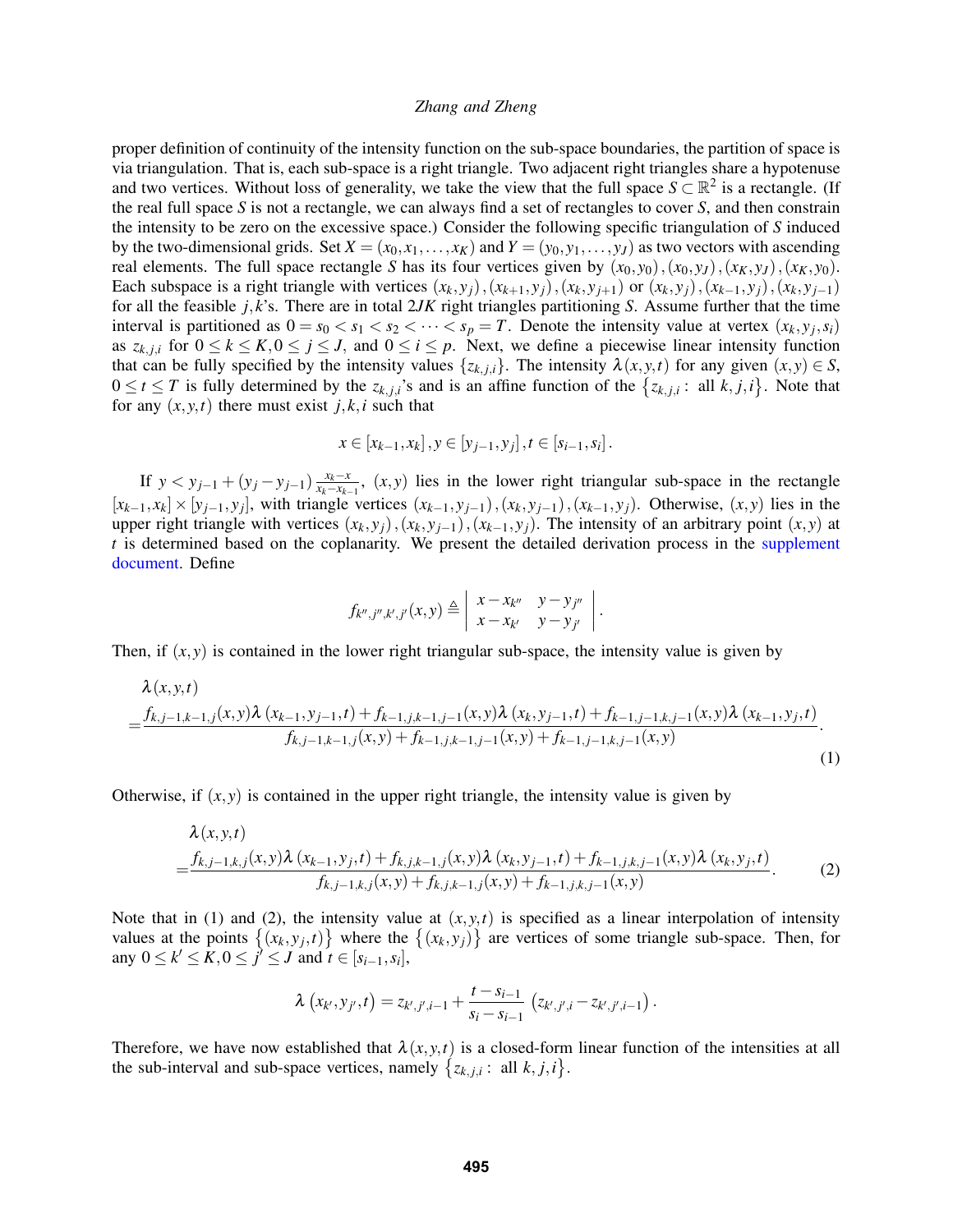### 3.2 Simulation Procedure

In this section, we present the simulation procedure of our model. Due to the page limit, we omit some of the detailed derivations as well as closed-form representations for coefficients of Equation [\(A.1\)](#page-4-0), Equation [\(A.2\)](#page-5-0) and Equation [\(A.3\)](#page-5-1). These details and formulas can be found in the [supplement document.](https://poseidon01.ssrn.com/delivery.php?ID=123003017068028118071002097014091002035005000074066087090122001004123084030027023119100028043014103061021010002026068002071095000053057080086025025065104111077001091063028037025084086088125070075105114120072080007111127071100091121122122116005001099124&EXT=pdf)

In order to simulate the spatio-temporal Poisson processes with a piecewise linear intensity function that varies in both time and location, we first simulate the time epoch of each arrival, immediately followed by the corresponding spatial location before the simulation of the next arrival. This approach is referred to as *projection* [\(Saltzman et al. 2012\)](#page-11-17). Two results for high-dimensional Poisson processes in Proposition [1](#page-4-1) and [2](#page-4-2) provide theory support, whose proofs could be referred in [Saltzman et al. \(2012\).](#page-11-17) See also Proposition 4.3.1 and Proposition 4.10.1 of [Resnick \(1992\)](#page-11-18) for further understandings of these propositions of Poisson processes.

<span id="page-4-1"></span>**Proposition 1** Let *N* be a *d*-dimensional Poisson process defined on  $(a_1, b_1] \times \cdots \times (a_d, b_d]$  with intensity function  $\lambda$  ( $z_1, z_2, \ldots, z_{d-1}, t$ ). Let  $N_1$  be a sorted process that records the last coordinate of the realization of *N*, then  $N_1$  is a Poisson process supported on  $(a_d, b_d]$  with intensity function

$$
m_1(t) = \int_{z \in (a_1,b_1] \times \cdots \times (a_{d-1},b_{d-1}]} \lambda(z,t) dz.
$$

<span id="page-4-2"></span>Proposition 2 Conditional on the last coordinate of an arrival epoch being *t*, the distribution for the other coordinates has the probability density function given by

<span id="page-4-0"></span>
$$
\lambda(z_1,z_2,\ldots,z_{d-1},t)/m_1(t).
$$

In our spatio-temporal setting, we treat the "last coordinate" described in Proposition [1](#page-4-1) and Proposition [2](#page-4-2) as time, and "the other coordinates" as the two coordinates indicating the spatial location of an arrival. The first step is to sequentially generate the time coordinates of arrivals based on the inversion method. The inversion method is based on the integrated intensity function as illustrated by Proposition [1](#page-4-1) and the associated cumulative integrated intensity. Specifically, the integrated intensity function denoted by  $m(t)$ is obtained by integrating out the space dimensions of the underlying intensity,

$$
m(t) = \iint_{S} \lambda(x, y, t) \, dx \, dy = \sum_{l=1}^{p} (\mathfrak{a}_{0,l} + \mathfrak{a}_{1,l} t) \, \mathbb{I} \{ t \in (s_{l-1}, s_l] \} \text{ for each } t \in [0, T] \tag{A.1}
$$

where  $\mathfrak{a}_{0,l}$ 's and  $\mathfrak{a}_{1,l}$ 's are closed-form functions of  $X = (x_0, x_1, \ldots, x_K)$ ,  $Y = (y_0, y_1, \ldots, y_J)$  and the  $\{z_{k,j,i}: \text{ all } k,j,i\}$ . The detailed proof and the closed-form representation for the coefficients of Equation [\(A.1\)](#page-4-0) are in the [supplement document.](https://poseidon01.ssrn.com/delivery.php?ID=123003017068028118071002097014091002035005000074066087090122001004123084030027023119100028043014103061021010002026068002071095000053057080086025025065104111077001091063028037025084086088125070075105114120072080007111127071100091121122122116005001099124&EXT=pdf)

<span id="page-4-3"></span>**Proposition 3** The integrated intensity function  $m(t)$  is piecewise linear in time for  $t \in [0, T]$ , as is shown in Equation [\(A.1\)](#page-4-0).

Recall that the inversion method heavily exploits the structure of the cumulative intensity function [\(Klein and Roberts 1984\)](#page-11-10). Using Proposition [3,](#page-4-3) the cumulative intensity function adopts the form of a piecewise quadratic function, which allows closed-form inversion of the cumulative intensity function. The details will be further discussed in Section [4.](#page-5-2) The inversion method permits sequential generation of inter-arrival times between consecutive arrivals.

For  $i = 1, 2, \ldots$ , upon the generation of the *i*-th arrival ordered in time, say, with arrival time  $t_i$ , the specific location is immediately sampled according to a conditional p.d.f. given *t<sup>i</sup>* . In fact, from Proposition [2,](#page-4-2) the location of an arrival occurring at  $t_i$  is a random vector in space, independent of other arrivals, whose conditional p.d.f. is given by  $p(x, y; t_i) = \lambda(x, y, t_i)/m(t_i)$ .

**Proposition 4** For any given *t*,  $\lambda(x, y, t) / m(t)$  as a function of location  $(x, y)$  is piecewise linear in the space *S*. Specifically, if we denote  $\mathscr{T}_{k,j}^{\text{lower}}$  and  $\mathscr{T}_{k,j}^{\text{upper}}$  $\chi_{k,j}^{\text{upper}}$  as the lower and upper right triangle respectively in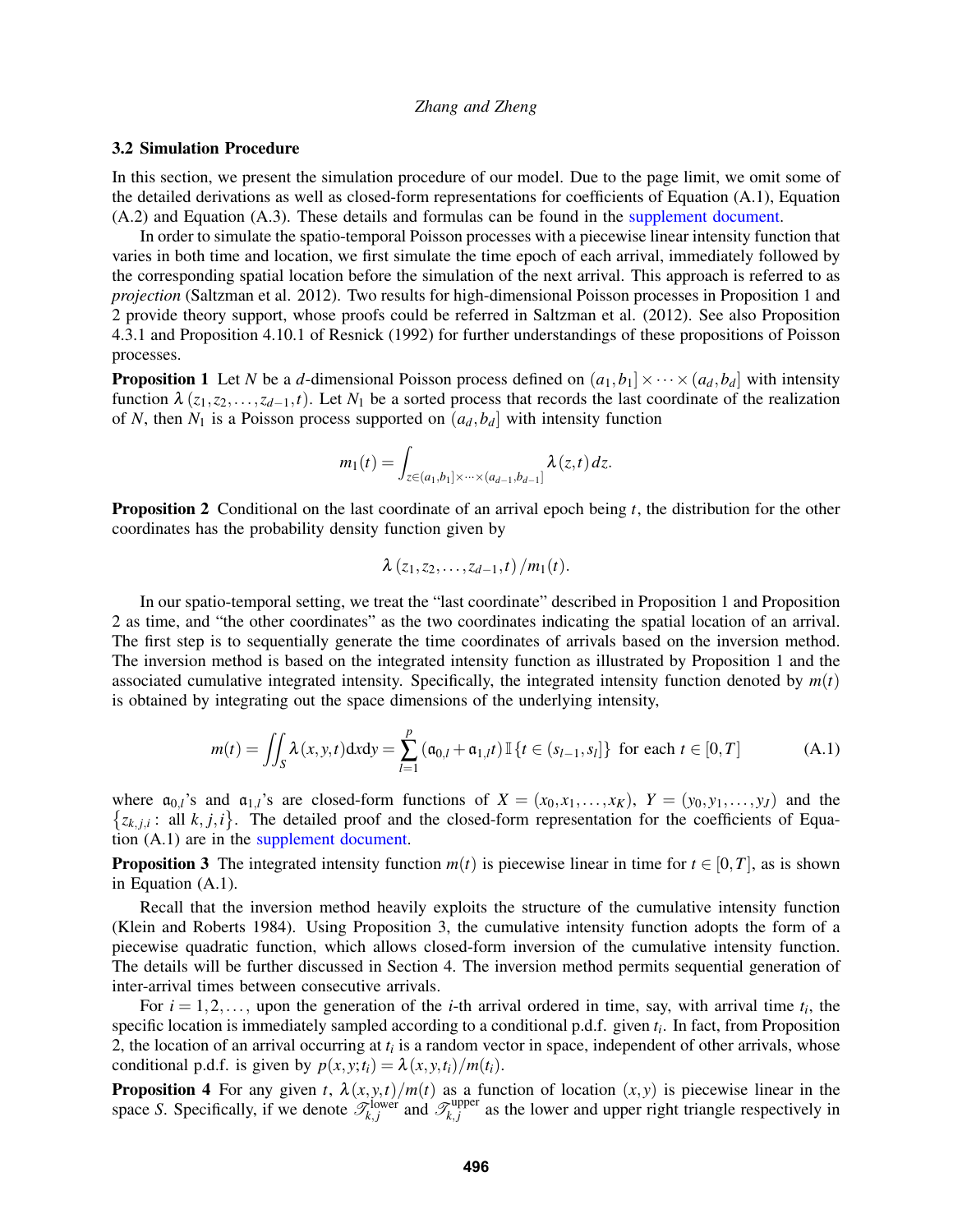the sub-rectangle  $[x_{k-1}, x_k] \times [y_{j-1}, y_j]$ , the function is linear in each triangular sub-space and continuous on the sub-space boundaries. The closed-form representation for the coefficients of  $p(x, y; t)$  are shown in the [supplement document.](https://poseidon01.ssrn.com/delivery.php?ID=123003017068028118071002097014091002035005000074066087090122001004123084030027023119100028043014103061021010002026068002071095000053057080086025025065104111077001091063028037025084086088125070075105114120072080007111127071100091121122122116005001099124&EXT=pdf)

The second step is then to simulate the location random vector of an arrival conditional on its arrival time *t*. As this random vector  $(x, y)$  adopts a piecewise linear density function in space, the marginal cumulative distribution function (c.d.f.) of each spatial coordinate is given by a piecewise cubic function. A proof can be found in the [supplement document.](https://poseidon01.ssrn.com/delivery.php?ID=123003017068028118071002097014091002035005000074066087090122001004123084030027023119100028043014103061021010002026068002071095000053057080086025025065104111077001091063028037025084086088125070075105114120072080007111127071100091121122122116005001099124&EXT=pdf) Although the inversion is harder than that of a piecewise quadratic function, the closed-form inversion is available for the piecewise cubic function, permitting the efficient use of the inversion method. In order to simulate the location random vector  $(x, y)$ , the *y*-coordinate is first simulated followed by the simulation of the *x*-coordinate. To simulate the *y*-coordinate, the conditional marginal p.d.f. of *y* given *t* is needed,

<span id="page-5-0"></span>
$$
h(y;t) = \int_{x_0}^{x_K} p(x,y;t)dx = \sum_{l=1}^{J} \left( c_{0,l;t} + c_{1,l;t} y + c_{2,l;t} y^2 \right) \mathbb{I} \left\{ y \in (y_{l-1}, y_l] \right\} \text{ for each } y \in [y_0, y_J] \tag{A.2}
$$

which is a continuous piecewise quadratic function of *y*. The coefficients  $c_{0,l;t}$ ,  $c_{1,l;t}$  and  $c_{2,l;t}$  are dependent on *l* and *t*. To use the inversion method to generate the *y*-coordinate, the cumulative distribution function, denoted by  $H(\cdot;t)$ , is needed. The c.d.f.  $H(\cdot;t)$  is a continuous, piecewise cubic function, and the difficulty of the inversion method lies in solving a cubic equation and identifying which one of the three roots gives the valid *y*-coordinate quantity. The closed-form expression of the equation is determined by finding  $j^* \in \{1, 2, \ldots, J\}$  that satisfies  $H(y_{j^*-1}; t) < U \leq H(y_{j^*}; t)$ , where  $U \sim \text{Uniform}(0, 1)$ . Among the three roots, there exists one and only one real root that is the valid *y*-coordinate because of the monotone property of the c.d.f. Therefore, after solving the cubic equation when applying the inversion method, the appropriate *y*-coordinate, denoted as  $y^*$  is found by checking all three roots one after another to verify whether  $y_{j^*-1} < y^* \leq y_{j^*}$ . The detailed description is in Algorithm [2.](#page-7-0)

Once the *y*-coordinate is simulated, the conditional distribution for the *x*-coordinate given *t* and *y* is computed by the inversion method to generate the *x*-coordinate. The density function for this conditional distribution is piecewise linear. The partition of sub-intervals is related to *y*. Suppose  $y_{j^*-1} < y \le y_{j^*}$ . In each initial sub-interval  $[x_k, x_{k+1}]$ , a new point  $x'_k = \frac{y - y_{j^* - 1}}{y_{j^* - 1} - y_j}$ *y*<sub>*y*\*-1</sub>−*y<sub>j</sub>*\*</sup> ( $x_k - x_{k-1}$ ) +  $x_k$  is inserted to compose a new partition of the *x*-dimension, denoted as  $V = (v_0, v_1, \ldots, v_{2K})$ , where  $v_{2k} = x_k$  and  $v_{2k-1} = x'_k$ . The conditional p.d.f. of *x* given *t* and *y* is

<span id="page-5-1"></span>
$$
q(x; y, t) = p(x, y; t) / h(y; t) = \sum_{l=1}^{2K} \left( \mathfrak{d}_{0,l;y,t} + \mathfrak{d}_{1,l;y,t} x \right) \mathbb{I} \left\{ x \in (v_{l-1}, v_l] \right\} \text{ for each } x \in [x_0, x_K]
$$
(A.3)

where  $\mathfrak{d}_{0,l; y,t}$ 's and  $\mathfrak{d}_{1,l; y,t}$ 's are dependent on *y*, *t* and *l*. The last coordinate  $x^*$  is generated by the inversion method, with more details described in Algorithm [3](#page-8-0) and [supplement document.](https://poseidon01.ssrn.com/delivery.php?ID=123003017068028118071002097014091002035005000074066087090122001004123084030027023119100028043014103061021010002026068002071095000053057080086025025065104111077001091063028037025084086088125070075105114120072080007111127071100091121122122116005001099124&EXT=pdf)

In summary, the simulation procedure first sequentially generates arrivals in their time order. Upon the generation of each arrival time, the simulation procedure generates the two-dimensional location information one coordinate after the other. The inversion method with closed-form computations is used in the generation of all time and location coordinates.

## <span id="page-5-2"></span>4 ALGORITHM

In this section, implementation details for the simulation algorithm are described. Recall that the first step in the simulation procedure is to sequentially simulate the time epochs of arrivals according to the integrated intensity

$$
m(t) = \iint_{S} \lambda(x, y, t) dxdy = \sum_{l=1}^{p} (\mathfrak{a}_{0,l} + \mathfrak{a}_{1,l}t) \mathbb{I} \{t \in (s_{l-1}, s_{l}]\} \text{ for each } t \in [0, T],
$$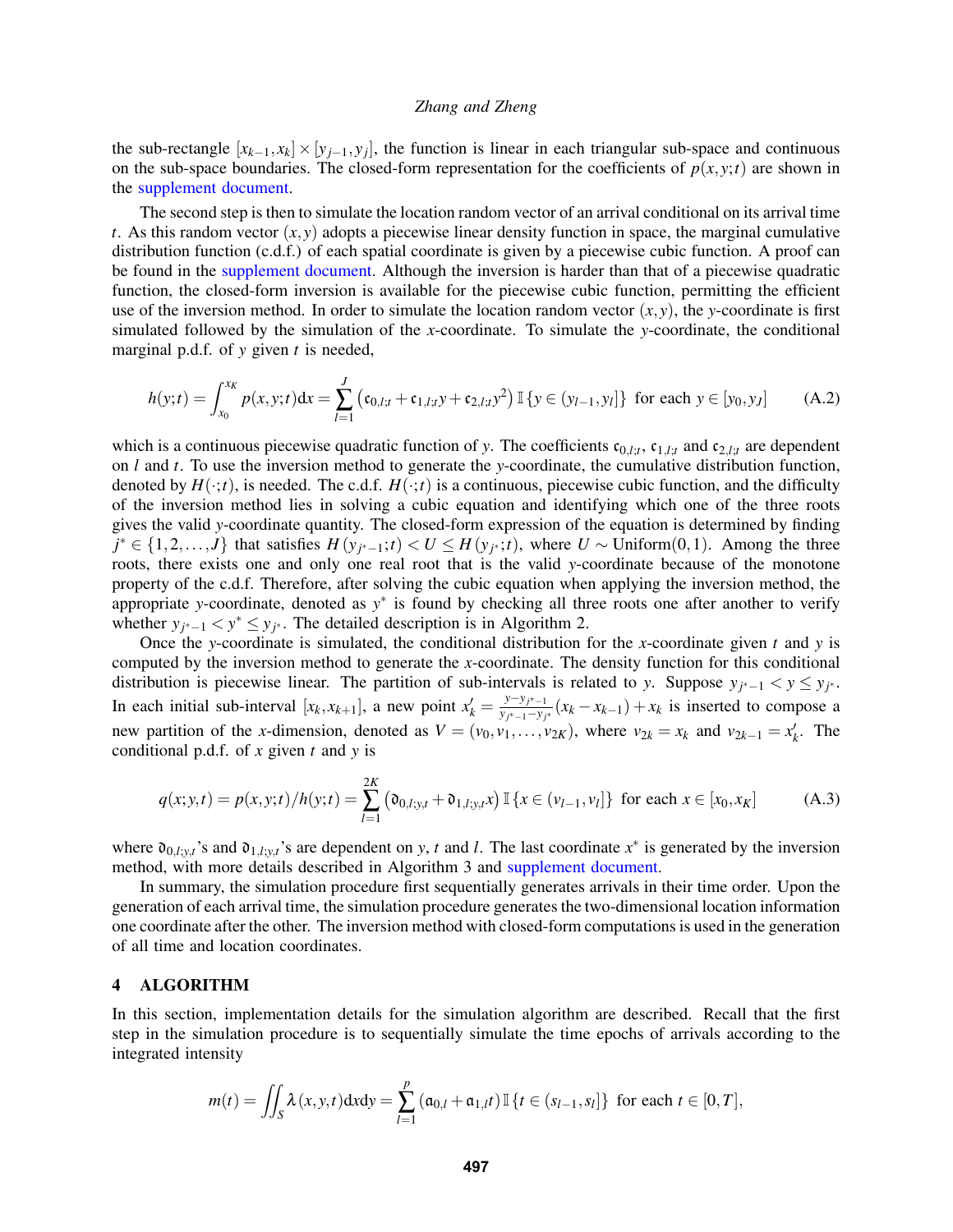which is a piecewise linear function in time. The inversion method is applied to sequentially generate the inter-arrival times. Since the intensity function is piecewise linear, the corresponding cumulative intensity function is piecewise quadratic.

Specifically, conditional on the  $(i-1)$ st arrival time  $t_{i-1}$ , the next arrival time  $t_i$  as a random variable satisfies  $\int_{t_{i-1}}^{t_i} m(t) dt \stackrel{\mathscr{D}}{=} -\ln(1-U)$ , where  $\stackrel{\mathscr{D}}{=}$  denotes equality in distribution, and *U* represents a uniform random variable supported on [0, 1].

The subtlety of using the inversion method to simulate the next arrival time  $t_i$  is caused by the subinterval boundaries. That is, *t<sup>i</sup>* and *ti*−<sup>1</sup> may be on different time sub-intervals, where the slopes of the linear intensities are different. As introduced in [Klein and Roberts \(1984\),](#page-11-10) to resolve this subtlety, an auxiliary variable  $u_k$  is introduced to represent the distance between  $t_{i-1}$  and the endpoint of the present sub-interval  $s_k$ . The specific expression of  $u_k$  is shown in the Algorithm [1.](#page-6-0) If the realization of the uniform random variable *U* used in variate generation, denoted as *u*, satisfies  $u \le u_k$ , the next arrival time  $t_i \le s_k$ , while if  $u > u_k$ ,  $t_i > s_k$ . For  $t_i \leq s_k$ ,  $t_i$  remains in the same sub-interval as  $t_{i-1}$  and is derived by solving a quadratic equation. Note that the parameters in the quadratic equation,  $a_{1,l}$ 's and  $a_{0,l}$ 's, have already been evaluated in  $m(t)$ , permitting a closed-form solution of the quadratic equation using the quadratic formula. The detailed discussion of this equation is in the [supplement document.](https://poseidon01.ssrn.com/delivery.php?ID=123003017068028118071002097014091002035005000074066087090122001004123084030027023119100028043014103061021010002026068002071095000053057080086025025065104111077001091063028037025084086088125070075105114120072080007111127071100091121122122116005001099124&EXT=pdf) For  $t_i > s_k$ ,  $t_i$  goes beyond the current sub-interval where  $t_{i-1}$  is in. Then, a new loop of the iterations begins by setting  $t_{i-1} = s_k$ and  $u = (u - u_k)/(1 - u_k)$ . In the new loop, after the auxiliary variable  $u_{k+1}$  is obtained, *u* and  $u_{k+1}$  are compared to decide whether *t<sup>i</sup>* exceeds the right-side boundary of the new sub-interval. The algorithm details are shown in Algorithm [1](#page-6-0) for the generation of  $t_i$  based on  $t_{i-1}$ . The algorithm stops if the generation of next arrival time exceeds the overall time horizon *T*.

<span id="page-6-0"></span>Algorithm 1 Generating arrivals in the time dimension

**Input:** The partition of time period,  $0 = s_0 < s_1 < \ldots < s_p = T$ ; The sequence of slopes and intercepts of  $m(t)$ ,  $a_{1,l}$ 's and  $a_{0,l}$ 's; The epoch of current arrival,  $t_{i-1}$ ; The current index of the sub-interval,  $k$ ; Output: The occurrence time of the next arrival, *t<sup>i</sup>* ;

1: Obtaining *u* ∼ Uniform(0,1); 2: Compute  $u_k = 1 - \exp[-(\mathfrak{a}_{1,k}/2)(s_k^2 - t_{i-1}^2) - \mathfrak{a}_{0,k}(s_k - t_{i-1})];$ 3: if  $u \leq u_k$  then 4: if  $a_k \neq 0$  then  $t_i = \left(-\mathfrak{a}_{0,k} + \sqrt{\mathfrak{a}_{0,k}^2 + \mathfrak{a}_{1,k}^2 t_{i-1}^2 + 2\mathfrak{a}_{1,k} \mathfrak{a}_{0,k} t_{i-1} - 2\mathfrak{a}_{1,k} \ln(1-u)}\right)/\mathfrak{a}_{1,k}$  $6:$ 7:  $t_i = t_{i-1} - \ln(1-u)/\mathfrak{a}_{0,k}$ 8: end if 9: else 10:  $u = (u - u_k)/(1 - u_k)$ 11:  $t_{i-1} = s_k$ 12:  $k = k + 1$ 13: end if 14: Go back to step 2; 15: return *t<sup>i</sup>* ;

Conditional on the the arrival time *t* of any simulated arrival, recall that the location of this arrival is a random vector that has probability density given by  $p(x, y; t) = \lambda(x, y, t) / m(t)$  at location  $(x, y)$ . The algorithm first generates the *y*-coordinate, described in Algorithm [2.](#page-7-0)

Once the *y*-coordinate of the arrival is simulated, the algorithm then simulates the random variable representing the *x*-coordinate. The conditional density of this random variable given *t* and *y* adopts a piecewise linear form, with 2*K* pieces. The boundaries of these 2*K* pieces have closed-form representations.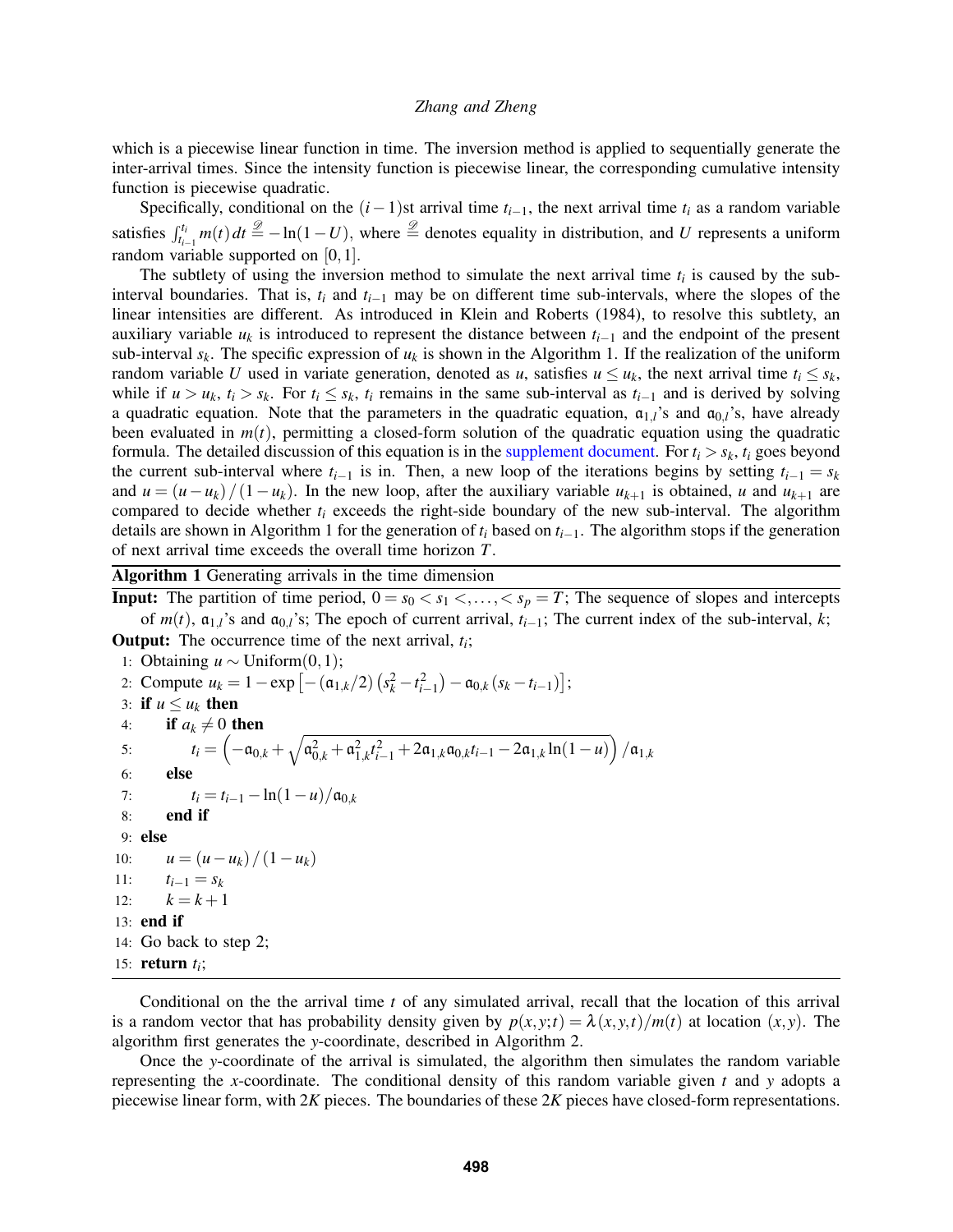# <span id="page-7-0"></span>Algorithm 2 Simulating the spatial coordinate  $y^*$  given the arrival time  $t$

**Input:** The joint p.d.f.  $p(x, y; t)$  of *x* and *y* conditional on *t*;

**Output:** The *y*-coordinate of the given epoch,  $y^*$ ;

1: Obtain the piecewise quadratic probability density function of *y*,

$$
h(y;t) = \int_{x_0}^{x_K} p(x,y;t)dx = \sum_{l=1}^{J} (c_{0,l;t} + c_{1,l;t}y + c_{2,l;t}y^2) \mathbb{I} \{y \in (y_{l-1},y_l]\} \text{ for each } y \in [y_0,y_J];
$$

- 2:  $C_1 = -(\frac{1}{3})$  $\frac{1}{3}$ **c**<sub>2</sub>,<sub>1;*t*</sub> $y_0^3 + \frac{1}{2}$  $\frac{1}{2}\mathfrak{c}_{1,1;t}y_0^2 + \mathfrak{c}_{0,1;t}y_0);$ 3: for each  $l \in \{1, ..., J-1\}$  do 4:  $C_{l+1} = \frac{1}{3}$  $\frac{1}{3}$ (**c**<sub>2,*l*;*t*</sub> - **c**<sub>2,*l*+1;*t*</sub>)*y*<sub>*l*</sub><sup>3</sup> +  $\frac{1}{2}$  $\frac{1}{2}$ (**c**<sub>1,*l*;*t*</sub> - **c**<sub>1,*l*+1;*t*</sub>)*y*<sub>*l*</sub> + (**c**<sub>0,*l*;*t*</sub> - **c**<sub>0,*l*+1;*t*</sub>)*y*<sub>*l*</sub> + *C*<sub>*l*</sub>; 5: end for 6: Obtain  $u \sim$  Uniform(0,1); 7:  $j^* = 1;$ 8: while  $u \geq \frac{1}{3}$  $\frac{1}{3}$ **c**<sub>2,*j*\*;*t*</sub>*y*<sup>3</sup><sub>*j*\*</sub> +  $\frac{1}{2}$  $\frac{1}{2}$ **c**<sub>1, *j*\*;*t*</sub>*y*<sub>*j*\*</sub> + **c**<sub>0, *j*\*;*ty*<sub>*j*\*</sub> + *C*<sub>*j*\*</sub> **do**</sub> 9:  $j^* = j^* + 1;$ 10: end while
- 11: Solve the cubic equation:

$$
\frac{1}{3}\mathfrak{c}_{2,j^*;t}y^3 + \frac{1}{2}\mathfrak{c}_{1,j^*;t}y^2 + \mathfrak{c}_{0,j^*;t}y + C_{j^*} - u = 0
$$

12: Determine the only root y<sup>\*</sup> that satisfies the requirement among the three roots by checking

$$
y_{j^*-1} < y^* \le y_{j^*}
$$

# 13: **return**  $y^*$ ;

Therefore, the simulation of the *x*-coordinate also adopts the use of the inversion method, based on a piecewise quadratic cumulative distribution function. The detailed algorithm to simulate the *x*-coordinate is described in Algorithm [3.](#page-8-0) Now with Algorithm [1,](#page-6-0) Algorithm [2](#page-7-0) and Algorithm [3](#page-8-0) in hand, the arrivals are simulated sequentially in time and the location of each arrival is immediately simulated before the simulation of next arrival. The algorithm for the complete simulation procedure is shown in the [supplement document.](https://poseidon01.ssrn.com/delivery.php?ID=123003017068028118071002097014091002035005000074066087090122001004123084030027023119100028043014103061021010002026068002071095000053057080086025025065104111077001091063028037025084086088125070075105114120072080007111127071100091121122122116005001099124&EXT=pdf) We have written a Python code implementation that is available online, see [here.](https://github.com/h961118/Simulating-the-Nonstationary-Spatio-temporal-Poisson-Processes-Using-the-Inversion-Method)

#### 5 NUMERICAL EXAMPLE

In this section, we implement our simulation algorithm with a simple given piecewise linear intensity function as an illustration. Consider the space  $S = [0.5, 5] \times [1, 6]$  and the time horizon [0,3]. Adopting the notation in Section [3,](#page-2-0) the partition of the space is given by  $X = (x_0, x_1, x_2) = (0.5, 2, 5), Y = (y_0, y_1, y_2) = (1, 3, 6).$ The partition of time is  $t_0 = 0, t_1 = 1, t_2 = 3$ . The intensity value  $z_{k,j,i}$  at each vertex  $(x_k, y_j, s_i)$  is

$$
z_{0,0,0} = 5, z_{0,1,0} = 1, z_{0,2,0} = 1, z_{1,0,0} = 2, z_{1,1,0} = 30, z_{1,2,0} = 2, z_{2,0,0} = 0.2, z_{2,1,0} = 0.3, z_{2,2,0} = 0.1
$$
  
\n
$$
z_{0,0,1} = 1, z_{0,1,1} = 3, z_{0,2,1} = 12, z_{1,0,1} = 1, z_{1,1,1} = 1, z_{1,2,1} = 0.1, z_{2,0,1} = 1, z_{2,1,1} = 3, z_{2,2,1} = 2
$$
  
\n
$$
z_{0,0,2} = 20, z_{0,1,2} = 1.2, z_{0,2,2} = 1, z_{1,0,2} = 1.8, z_{1,1,2} = 9, z_{1,2,2} = 1, z_{2,0,2} = 2, z_{2,1,2} = 100, z_{2,2,2} = 1.
$$

Once the intensity value at each vertex is given, the piecewise linear intensity function at any time and location is fully specified by Equation [\(1\)](#page-3-0) and Equation [\(2\)](#page-3-1). The simulation procedure is implemented to generate  $N = 1000$  independent realizations of the process, including a total number of arrivals at the level of 600000.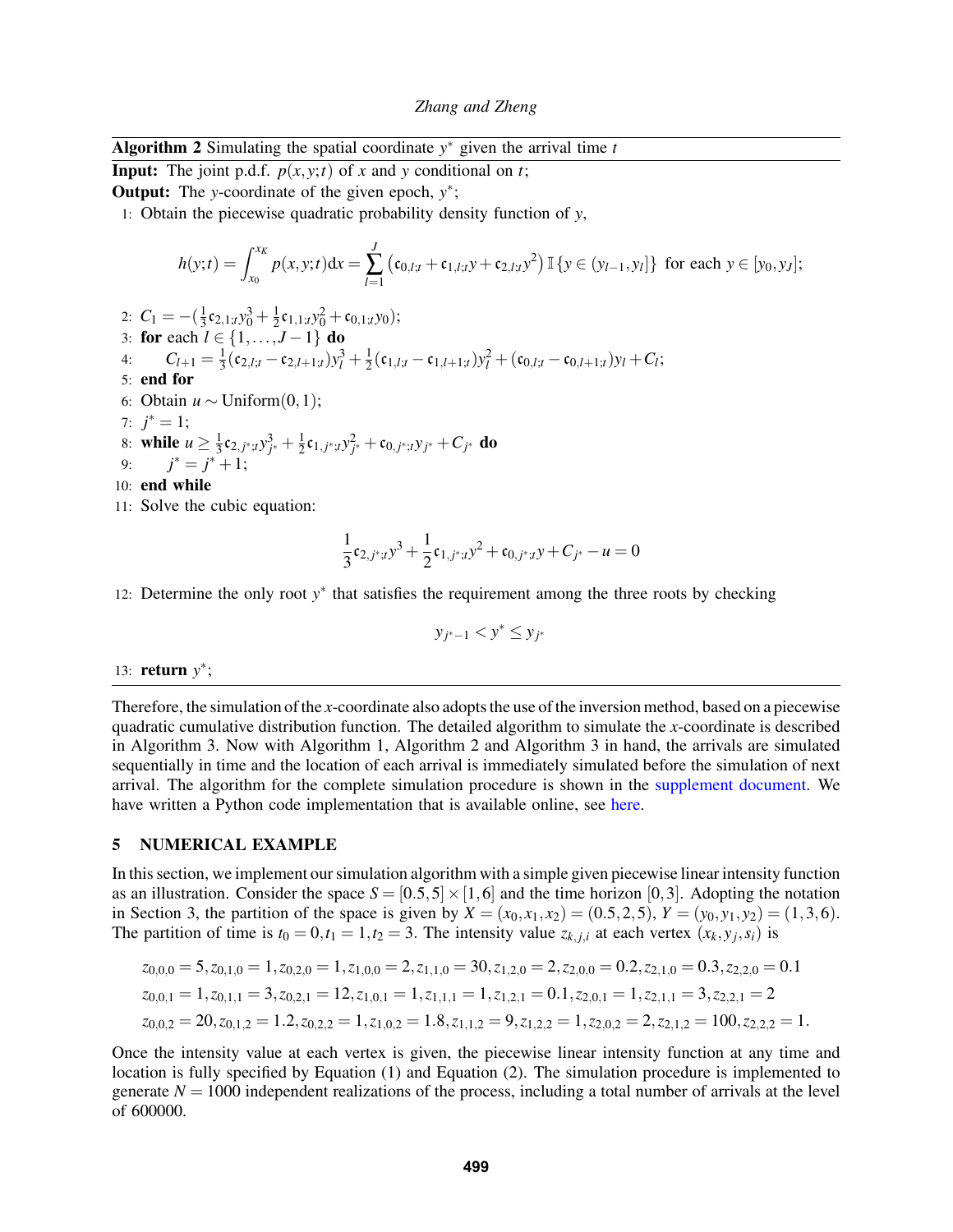<span id="page-8-0"></span>Algorithm 3 Simulating the spatial coordinate *x* <sup>∗</sup> given *t* and *y*

**Input:** The joint p.d.f.  $p(x, y; t)$  of x and y conditional on t; The y-coordinate of the given arrival and the associated sub-interval,  $y \in [y_{j^*-1}, y_{j^*}]$ ; The marginal p.d.f.  $h(y; t)$  of y given *t*;

**Output:** The *x*-coordinate of the given arrival,  $x^*$ ;

1: Obtain the new partition for the *x*-dimension based on *y*:

$$
[x_0, x'_1], [x'_1, x_1], [x_1, x'_2], \cdots, [x_{K-1}, x'_K], [x'_K, x_K]
$$

where  $x'_k = \frac{y - y_{j^* - 1}}{y_{j^* - 1} - y_j}$  $y = y_{j^* - 1} - y_{j^*}$  ( $x_k - x_{k-1}$ ) +  $x_k$ , and renaming the partition as [*v*<sub>0</sub>, *v*<sub>1</sub>], ···, [*v*<sub>2*K*−1</sub>, *v*<sub>2*K*</sub>] for convenience;

2: Obtain the piecewise linear probability density function conditional on *y*:

$$
q(x; y, t) = p(x, y; t) / h(y; t) = \sum_{l=1}^{2K} \left( \mathfrak{d}_{0, l; y, t} + \mathfrak{d}_{1, l; y, t} x \right) \mathbb{I} \left\{ x \in (v_{l-1}, v_l] \right\} \text{ for each } x \in [x_0, x_K];
$$

3:  $D_1 = -(\frac{1}{2}\mathfrak{d}_{1,1; y,t}x_0^2 + \mathfrak{d}_{0,1; y,t}x_0)$ 2.  $D_1 = -\frac{5}{2} \cdot 1, 1; y, t \cdot 0 \cdot 0 + \frac{5}{2} \cdot 1, 2K - 1$  do<br>4: **for** each *l* ∈ {1,...,2*K* − 1} do 5:  $D_{l+1} = \frac{1}{2}$  $\frac{1}{2}(\mathfrak{d}_{1,l;y,t} - \mathfrak{d}_{1,l+1;y,t})v_l^2 + (\mathfrak{d}_{0,l;y,t} - \mathfrak{d}_{0,l+1;y,t})v_l + D_l$ 6: end for 7: Obtain *u* ∼ Uniform(0,1); 8:  $k^* = 1$ 

9: while 
$$
u \ge G(v_{k^*}) = \frac{1}{2} \mathfrak{d}_{1,k^*;y,t} v_{k^*}^2 + \mathfrak{d}_{0,k^*;y,t} v_{k^*} + D_{k^*}
$$
 do

- 10: *k*  $* = k^* + 1;$
- 11: end while
- 12: Solve the quadratic equation

$$
\frac{1}{2}\mathfrak{d}_{1,k^*;y,t}x^2+\mathfrak{d}_{0,k^*;y,t}x+D_{k^*}-u=0;
$$

13: Determine the only root  $x^*$  that satisfies the requirement among the two roots by checking

$$
x_{k^*-1} < x^* \le x_{k^*};
$$

# 14: return *x* ∗

In the second example, the space is  $S = [1, 5] \times [2, 9]$  and the time interval is [0,3]. The partition of space is  $X = (x_0, x_1, x_2) = (1, 3, 5), Y = (y_0, y_1, y_2) = (2, 3, 9)$  and the partition of time is  $t_0 = 0, t_1 = 0.5, t_2 = 0$  $1,t_3 = 1.5, t_4 = 2, t_5 = 3$ . The intensity value at each vertex  $(x_k, y_j, s_i)$ ,  $z_{k,j,i}$  is

$$
z_{0,0,0} = 5, z_{0,1,0} = 1, z_{0,2,0} = 1, z_{1,0,0} = 2, z_{1,1,0} = 0, z_{1,2,0} = 2, z_{2,0,0} = 0.2, z_{2,1,0} = 0.3, z_{2,2,0} = 10
$$
  
\n
$$
z_{0,0,1} = 1, z_{0,1,1} = 3, z_{0,2,1} = 60, z_{1,0,1} = 1, z_{1,1,1} = 1, z_{1,2,1} = 0.1, z_{2,0,1} = 1, z_{2,1,1} = 3, z_{2,2,1} = 2
$$
  
\n
$$
z_{0,0,2} = 0, z_{0,1,2} = 1.2, z_{0,2,2} = 1, z_{1,0,2} = 1.8, z_{1,1,2} = 9, z_{1,2,2} = 1, z_{2,0,2} = 2, z_{2,1,2} = 1, z_{2,2,2} = 1
$$
  
\n
$$
z_{0,0,3} = 5, z_{0,1,3} = 1, z_{0,2,3} = 1, z_{1,0,3} = 2, z_{1,1,3} = 30, z_{1,2,3} = 2, z_{2,0,3} = 2, z_{2,1,3} = 3, z_{2,2,3} = 0.1
$$
  
\n
$$
z_{0,0,4} = 1, z_{0,1,4} = 3, z_{0,2,4} = 1, z_{1,0,4} = 1, z_{1,1,4} = 1, z_{1,2,4} = 0.1, z_{2,0,4} = 1, z_{2,1,4} = 3, z_{2,2,4} = 2
$$
  
\n
$$
z_{0,0,5} = 200, z_{0,1,5} = 1.2, z_{0,2,5} = 1, z_{1,0,5} = 1.8, z_{1,1,5} = 9, z_{1,2,5} = 1, z_{2,0,5} = 2, z_{2,1,5} = 1, z_{2,2,5} = 1.
$$

For the second experiment,  $N = 1000$  independent realizations of the process are generated, including a total number of arrivals at the level of 400000.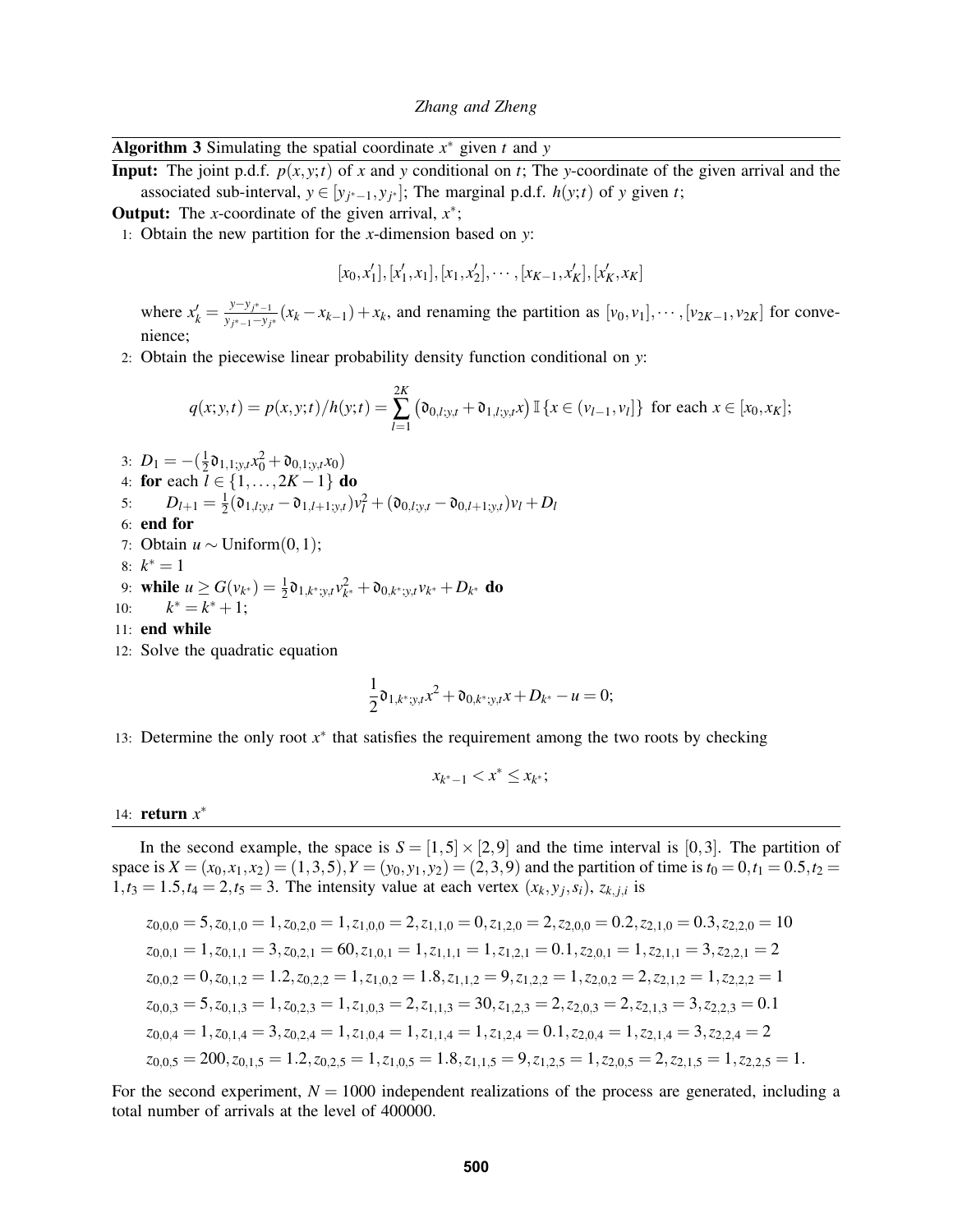Denote the cumulative intensity over time horizon  $[0, T]$  as  $\Lambda(x, y) = \int_0^T \lambda(x, y, t) dt$  and recall that the integrated intensity over space is given by  $m(t) = \iint_S \lambda(x, y, t) dx dy$ . For both experiments, we plot in Figure [1](#page-9-0) and Figure [5](#page-9-1) the true cumulative intensity  $\Lambda(x, y)$  and in Figure [2](#page-9-2) and Figure [6](#page-9-3) the histogram generated by simulated samples. Specifically, this histogram records the spatial distribution of all simulated arrivals aggregated over time. We also plot in Figure [3](#page-9-4) and Figure [7](#page-10-4) the integrated intensity  $m(t)$  and in Figure [4](#page-9-5) and Figure [8](#page-10-5) the histogram generated by simulated samples recording the temporal distribution of all simulated arrivals aggregating over space.



<span id="page-9-0"></span>Figure 1: The plot of  $\Lambda(x, y)$  for the first experiment Figure 2: Histogram for the first experiment in the in the space dimension. space dimension.

<span id="page-9-2"></span>

<span id="page-9-4"></span>Figure 3: The plot of  $m(t)$  for the first experiment Figure 4: Histogram for the first experiment in the in the time dimension. time dimension.

<span id="page-9-5"></span><span id="page-9-3"></span>

<span id="page-9-1"></span>Figure 5: The plot of  $\Lambda(x, y)$  for the second exper- Figure 6: Histogram for the second experiment in iment in the space dimension. the space dimension.

In comparison, we also implement a thinning method to generate the same arrival processes in both experiments by first generating a spatial-temporal Poisson process with a constant intensity function. The constant is equal to the maximum value of the given nonstationary intensity model. Then, each arrival is accepted with probability proportional to the intensity value at that arrival point.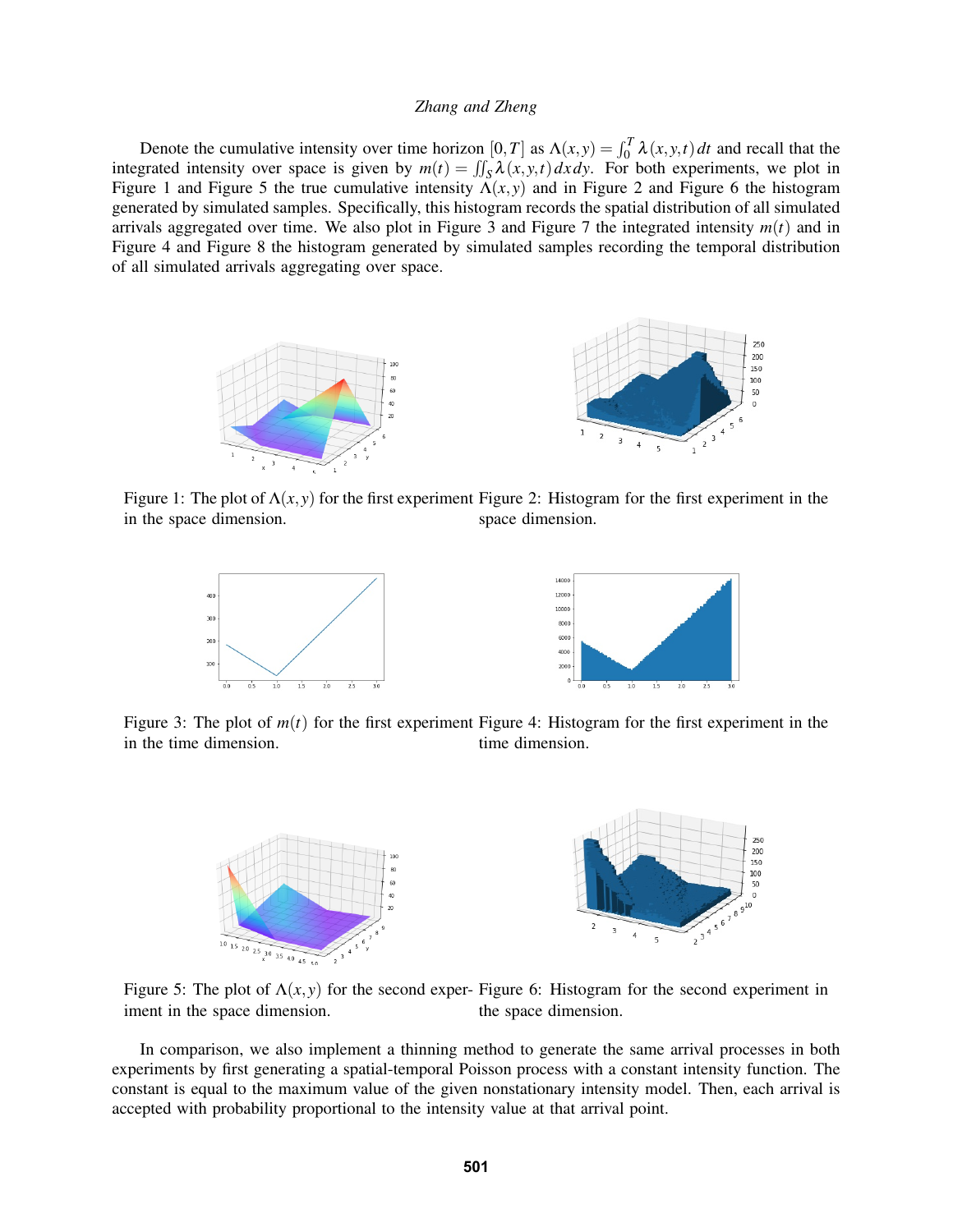<span id="page-10-5"></span>

<span id="page-10-4"></span>Figure 7: The plot of  $m(t)$  for the second experiment Figure 8: Histogram for the second experiment in in the time dimension. the time dimension.

We record the computation time of both the inversion method (our approach) and the thinning method. All execution times are based on running Python on a 2.6 GHz Intel Core i5 MacBook Air. We find that the computer time per 10000 arrivals using the inversion method is around 3 seconds. The computer time per 10000 arrivals using the thinning method is around  $0.2/r$  seconds in which r is the acceptance rate. In the first experiment, the acceptance rate *r* is 9.68%, and in the second experiment, *r* is around 2.6%. In conclusion, when the intensity function is relatively stationary in time and space, which indicates a close-to-one value of *r*, the thinning method performs better than the inversion method on efficiency. When the intensity function changes significantly in either time or location, indicating a small *r*, the inversion method (our approach) has advantage in terms of sample efficiency. In the application of taxi and ride-sharing services, for example, the arrival intensity of the peak hours can be significantly larger than the intensity of the off-peak hours. The arrival intensity at popular locations (airports, stadiums, etc.) can be much higher than the intensity at regular residence neighbors. Due to the significant difference between the peak and average intensities, the associated acceptance rate *r* could be even smaller than 0.1%. Our simulation algorithm may be more advantageous in these scenarios.

### 6 CONCLUSION AND FUTURE WORK

In this work, we propose an inversion-method based simulation procedure for a class of nonstationary spatio-temporal Poisson processes. When the Poisson intensity function is specified by a piecewise linear function in both space and time, the proposed simulation procedure involves only closed-form computation with no need for numerical integration of numerical inversion of any function, therefore rendering the efficiency. For future work, we are working on efficient estimation procedures and their statistical guarantees. Other potential future work include developing efficient space partition procedures, generalizing the twodimensional space into a multi-dimensional space to incorporate additional features that are attached to each arrival, and extending the Poisson process model by adding non-Poisson features such as doubly stochasticity and self-exciting dynamics.

## 7 ACKNOWLEDGEMENT

We are grateful to the reviewers for their insightful suggestions and comments, which have significantly improved our paper.

### **REFERENCES**

- <span id="page-10-1"></span>Achcar, J. A., E. Z. Martinez, A. D. P. d. Souza, V. M. Tachibana, and E. F. Flores. 2011. "Use of Poisson Spatiotemporal Regression Models for the Brazilian Amazon Forest: Malaria Count Data". *Revista da Sociedade Brasileira de Medicina Tropical* 44:749 – 754.
- <span id="page-10-0"></span>Babu, G. J., and E. D. Feigelson. 1996. "Spatial Point Processes in Astronomy". *Journal of Statistical Planning and Inference* 50(3):311 – 326.

<span id="page-10-3"></span>Bratley, P., B. L. Fox, and L. E. Schrage. 1987. *A Guide to Simulation*. New York: Springer.

<span id="page-10-2"></span>Çinlar, E. 2013. *Introduction to Stochastic Processes*. Mineola, New York: Dover.